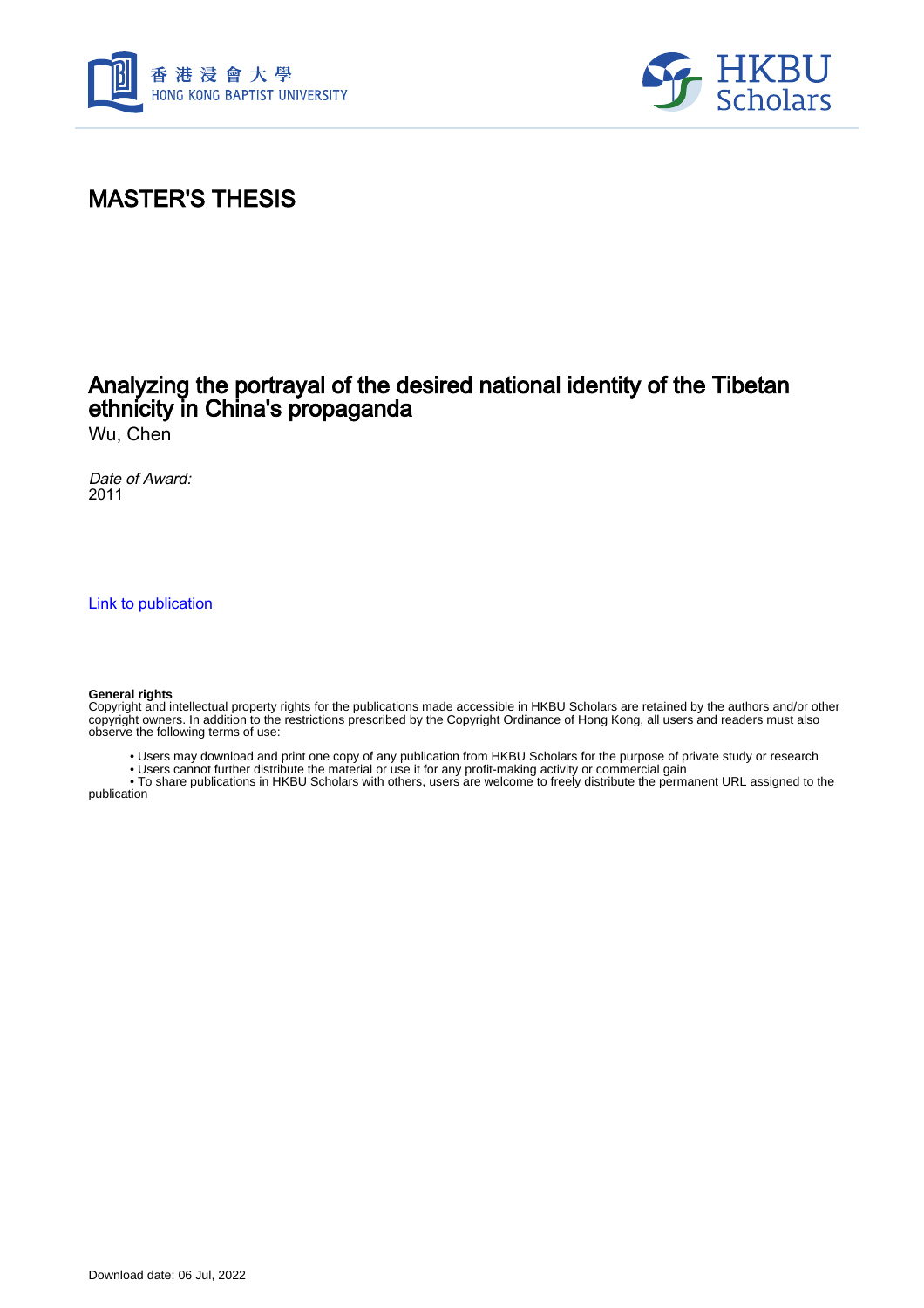# **Analyzing the Portrayal of the Desired National Identity of the Tibetan Ethnicity in China's Propaganda**

**WU Chen** 

**M. Phil. Thesis** 

**Hong Kong Baptist University** 

**December 2010**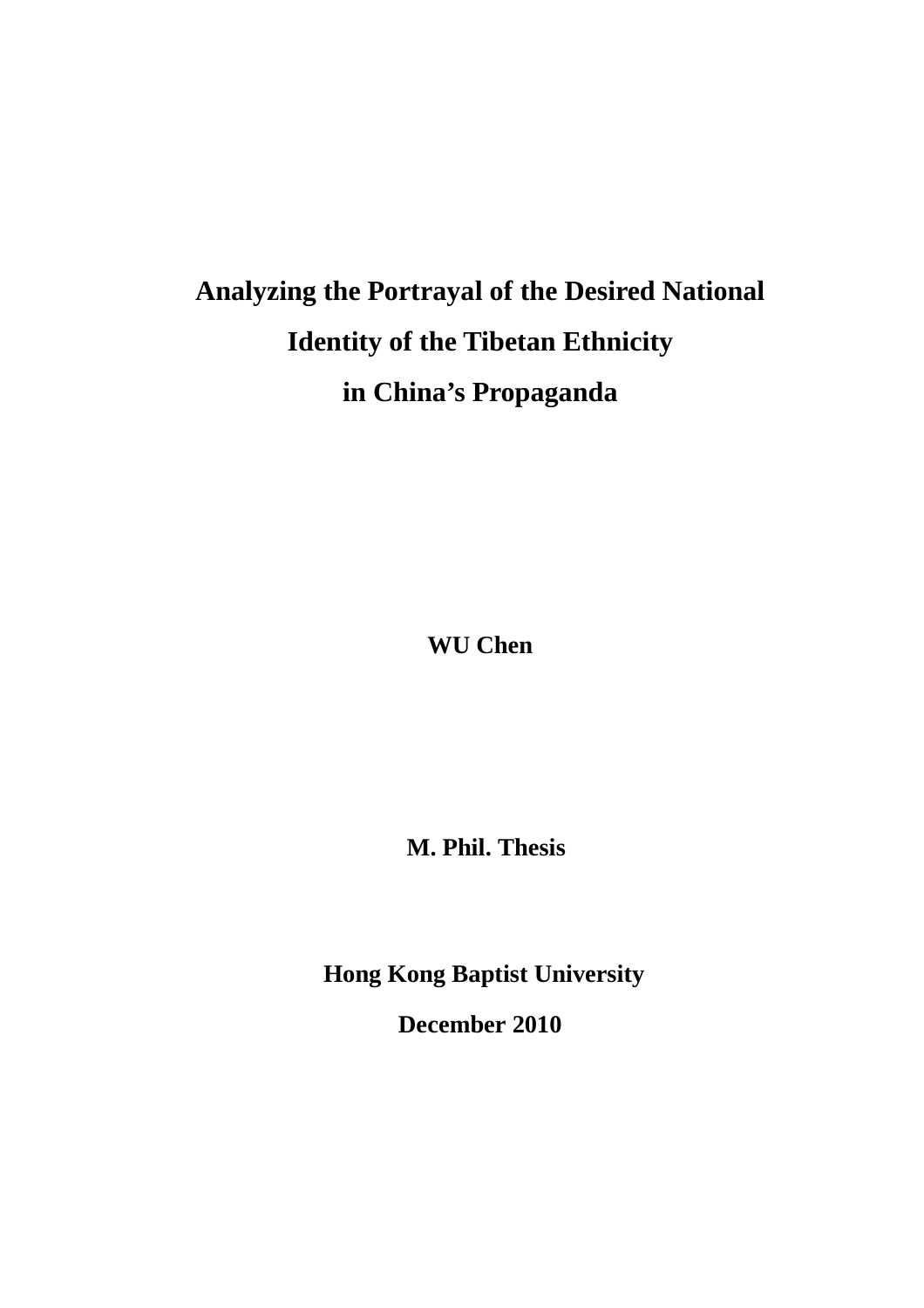### **ABSTRACT**

 China's national identity construction toward Tibet is considered to have failed, after the riots in 2008. This research examined the propaganda toward Tibet in the post-1989 period, in the purpose of discovering the problems in national identity construction over the Tibet ethnicity. The problem was explored step by step: 1) identify the patterns of key frames in the post-1989 period; 2) examine whether the propaganda featured multiculturalism, as claimed by China's government; 3) find out if Tibetans were portrayed as in-group members in each dimension of identity constructions; and 4) test if the conceptualized non-positive portrayals were signified in out-group identifications. Applying Matthes & Kohring's (2008) content analysis method and Brady's timeline (2008), 3534 news clips sampled from two mainstream daily newspapers in Tibet, were content analyzed. Results show that during the post-1989 period, the image of China is a nation kept depowering Tibetans in governance. The claimed multiculturalism appeared to be narrowly-defined, which limited in economic development related issues. Results also show that the in-group portrayals of Tibetans on the national level were significantly different with that on the ethnic level in *ethnic identity achievement* and *ethnic behavior practice* dimensions, which are the major parts of the national identity constructions in China's propaganda. Finally, the conceptualized non-positive portrayals were identified and argued that they may induce Tibetans' out-group identifications.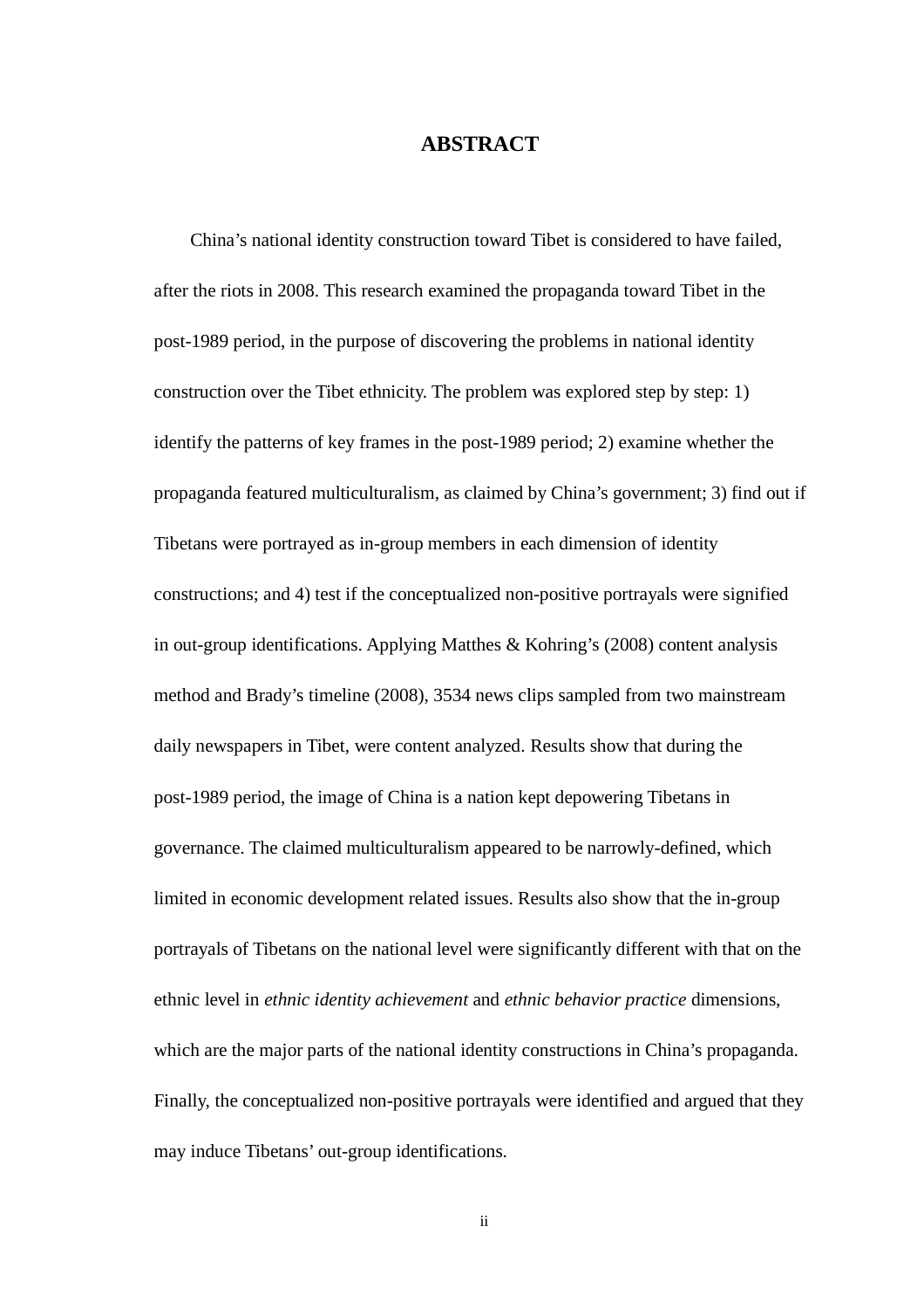## **TABLE OF CONTENTS**

| 2.1.2 History of the relationship between the central government and      |
|---------------------------------------------------------------------------|
|                                                                           |
| 2.1.3 Nation-ethnicity frames in the name of a supreme ethnicity of       |
|                                                                           |
| 2.1.5. Multiculturalism claims in China's Tibet Policy 16                 |
|                                                                           |
|                                                                           |
| 2.2.2 Brady's timeline of China's propaganda transformation after 198924  |
|                                                                           |
|                                                                           |
|                                                                           |
| 2.2.3.3 Controversial and consensus issues are comparatively defined.31   |
| 2.3 Conceptualization of Measurement on Identity Constructions 31         |
| 2.3.1 Social Identity Theory of in-group vs. out-group arguments 32       |
| 2.3.2 Psychological dimensions of national identity and ethnic identity34 |
|                                                                           |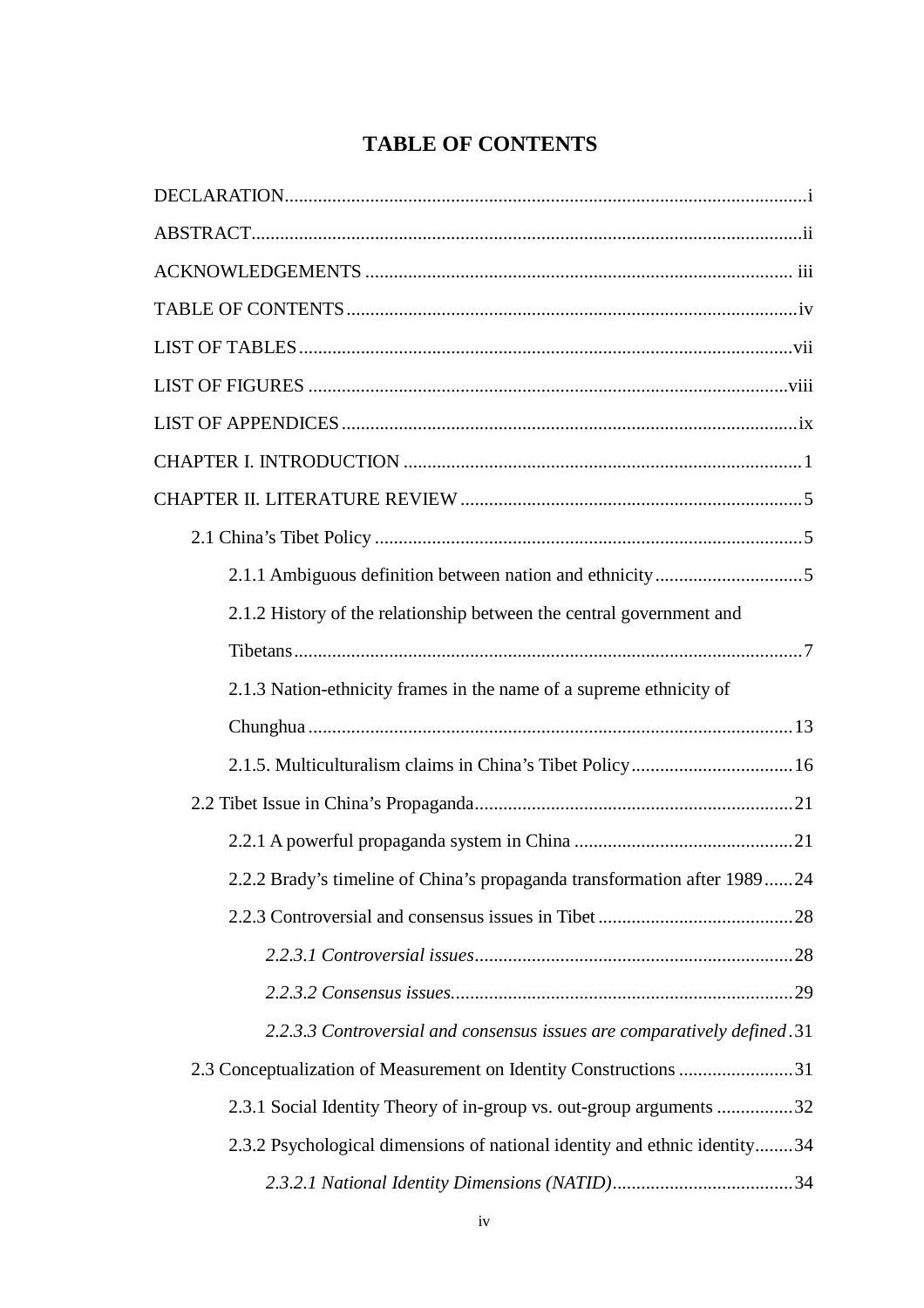| 2.3.2.2. Multigroup Ethnic Identity Measure (MEIM) 36                        |
|------------------------------------------------------------------------------|
| 2.3.3 Desired identity construction efforts for in-group portrayals37        |
| 2.3.4 Identifying non-positive portrayals according to SIT & empowerment     |
|                                                                              |
|                                                                              |
|                                                                              |
| 3.1 Research Design: Longitudinal Content Analysis on Daily Newspapers 44    |
|                                                                              |
|                                                                              |
| 3.3.1 Employing Matthes & Kohring's device for defining frames in            |
|                                                                              |
|                                                                              |
| 3.3.2.1 Sub-variables generated for Matthe & Kohring's device 48             |
| 3.3.2.2 Extra variable on identity construction efforts (psychological       |
|                                                                              |
|                                                                              |
|                                                                              |
|                                                                              |
| 3.4.1 Extracting key frames with hieratical cluster analysis 53              |
| 3.4.2 Variance of coefficients of cluster analysis across the six periods 54 |
| 3.4.3 Different pattern of distribution of portrayals at the two levels54    |
| 3.4.4. The presence of the non-positive portrayals in controversial and      |
|                                                                              |
|                                                                              |
|                                                                              |
| 4.2 Patterns of China's Propaganda toward Tibet over Post-1989 Period57      |
|                                                                              |
|                                                                              |